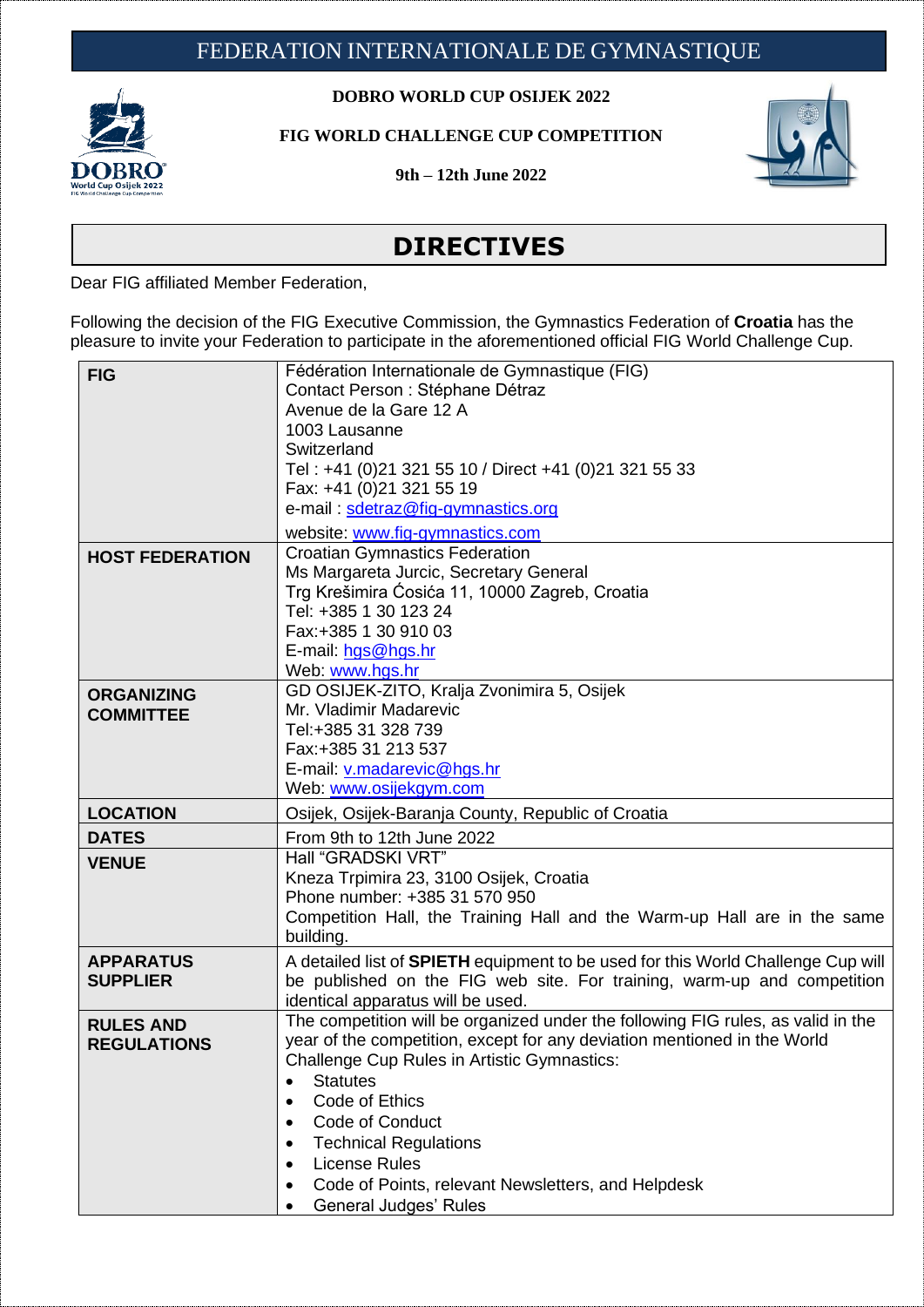|                                                | Specific Judges' Rules for Artistic Gymnastics<br>$\bullet$<br>Medical Organization of FIG Competitions and Events<br>$\bullet$<br><b>Anti-Doping Rules</b><br>$\bullet$<br>FIG Framework for Safeguarding Athletes and other Participants from<br>Harassment and abuse in Sport during Events<br><b>Media Rules</b><br>٠<br><b>Apparatus Norms</b><br>٠<br><b>Rules for Advertising and Publicity</b><br>٠<br><b>Accreditation Rules</b><br>٠<br><b>Rules for Awards Ceremonies</b><br>and subsequent decisions of the FIG Executive Committee<br>Federations which have not fulfilled their financial obligations towards the FIG<br>(e.g. annual membership fees, unpaid invoices, etc.) or the LOC may not be<br>allowed to participate in this World Challenge Cup.<br>Federations which have not fulfilled their financial obligations towards the Local<br>Organizing Committee by the given deadline in these Directives may still have<br>the possibility to participate, but the LOC will not guarantee the hotel booking,<br>meals and local transportation. |                |                |       |  |
|------------------------------------------------|-------------------------------------------------------------------------------------------------------------------------------------------------------------------------------------------------------------------------------------------------------------------------------------------------------------------------------------------------------------------------------------------------------------------------------------------------------------------------------------------------------------------------------------------------------------------------------------------------------------------------------------------------------------------------------------------------------------------------------------------------------------------------------------------------------------------------------------------------------------------------------------------------------------------------------------------------------------------------------------------------------------------------------------------------------------------------|----------------|----------------|-------|--|
| <b>FEDERATIONS</b><br><b>INVITED</b>           | The Organizing member federation may invite FIG member federations in good<br>standing at their discretion, but must invite at least all Member Federations<br>which had:<br>gymnasts ranked 1-50 per apparatus in the Qualifications at the last<br>World Championships preceding the respective World Challenge Cup<br>Series.                                                                                                                                                                                                                                                                                                                                                                                                                                                                                                                                                                                                                                                                                                                                        |                |                |       |  |
| <b>PARTICIPATION AND</b><br><b>FIG LICENSE</b> | Only senior gymnasts in good standing with the correct age and holding a valid<br>FIG License may participate. The Organizing Committee will be responsible for<br>checking the validity of the gymnasts' licenses. No gymnasts will be accepted<br>without a valid FIG License at the deadline of the Nominative Registration. While<br>the Organizing Member Federation may limit the maximum number of gymnast<br>per delegation, except for the eligible gymnasts, the maximum size of the invited<br>delegation is as follows:<br>The Organizing Member Federation may limit the maximum number of<br>gymnast per delegation, except for the eligible gymnasts. Amend thus<br>these numbers if need be (as per FIG rules)                                                                                                                                                                                                                                                                                                                                          |                |                |       |  |
|                                                | <b>Delegation member</b>                                                                                                                                                                                                                                                                                                                                                                                                                                                                                                                                                                                                                                                                                                                                                                                                                                                                                                                                                                                                                                                | <b>Men</b>     | Women          | Joint |  |
|                                                | <b>Head of Delegation</b>                                                                                                                                                                                                                                                                                                                                                                                                                                                                                                                                                                                                                                                                                                                                                                                                                                                                                                                                                                                                                                               |                | 1              | 1     |  |
|                                                | <b>Team Manager</b>                                                                                                                                                                                                                                                                                                                                                                                                                                                                                                                                                                                                                                                                                                                                                                                                                                                                                                                                                                                                                                                     |                | 1              | 2     |  |
|                                                | Coach (max. 1 per gymnast*)                                                                                                                                                                                                                                                                                                                                                                                                                                                                                                                                                                                                                                                                                                                                                                                                                                                                                                                                                                                                                                             | 3              | 3              | 6     |  |
|                                                | Gymnasts                                                                                                                                                                                                                                                                                                                                                                                                                                                                                                                                                                                                                                                                                                                                                                                                                                                                                                                                                                                                                                                                | 6              | 4              | 10    |  |
|                                                | <b>Medical Doctor</b>                                                                                                                                                                                                                                                                                                                                                                                                                                                                                                                                                                                                                                                                                                                                                                                                                                                                                                                                                                                                                                                   | 1              | 1              | 1     |  |
|                                                | Paramedical staff                                                                                                                                                                                                                                                                                                                                                                                                                                                                                                                                                                                                                                                                                                                                                                                                                                                                                                                                                                                                                                                       | 1              | 1              | 2     |  |
|                                                | Judges                                                                                                                                                                                                                                                                                                                                                                                                                                                                                                                                                                                                                                                                                                                                                                                                                                                                                                                                                                                                                                                                  | $\overline{2}$ | $\overline{2}$ | 4     |  |
|                                                | * including Wild card and "hors concours" gymnasts                                                                                                                                                                                                                                                                                                                                                                                                                                                                                                                                                                                                                                                                                                                                                                                                                                                                                                                                                                                                                      |                |                |       |  |
| <b>AGE LIMITS</b>                              | Age limit for MAG: 18 years (born in 2004 or before)                                                                                                                                                                                                                                                                                                                                                                                                                                                                                                                                                                                                                                                                                                                                                                                                                                                                                                                                                                                                                    |                |                |       |  |
|                                                | Age limit for WAG: 16 years (born in 2006 or before)                                                                                                                                                                                                                                                                                                                                                                                                                                                                                                                                                                                                                                                                                                                                                                                                                                                                                                                                                                                                                    |                |                |       |  |
| <b>REGISTRATION</b>                            | Definitive and Nominative Registrations must be made exclusively on-line via the                                                                                                                                                                                                                                                                                                                                                                                                                                                                                                                                                                                                                                                                                                                                                                                                                                                                                                                                                                                        |                |                |       |  |
| <b>DEADLINES</b>                               | FIG website (http://www.fig-gymnastics.com). These on-line registrations will<br>only be accepted from FIG Gymnastics Member Federations.                                                                                                                                                                                                                                                                                                                                                                                                                                                                                                                                                                                                                                                                                                                                                                                                                                                                                                                               |                |                |       |  |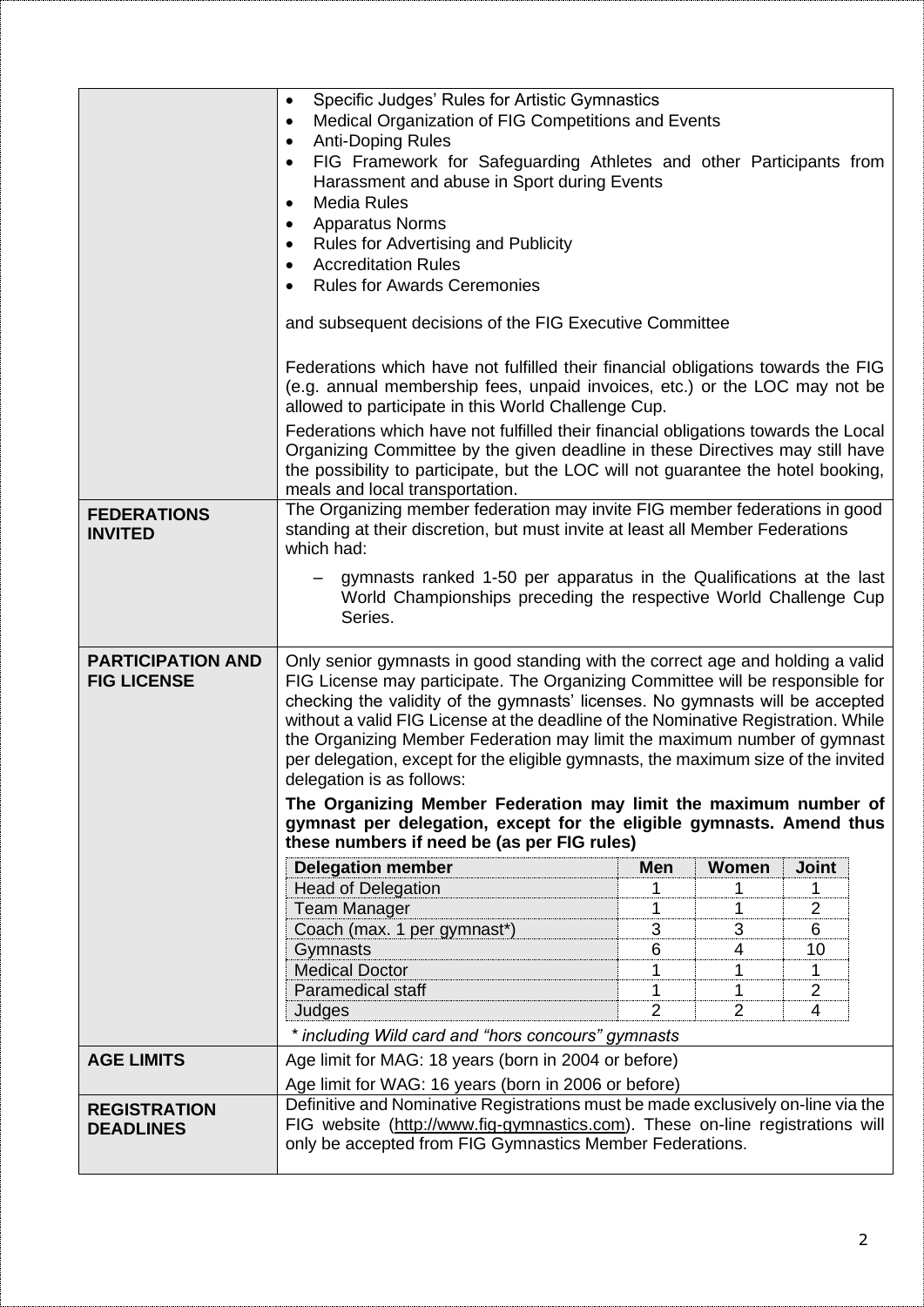|                                     | Registrations and payments made after the gymnasts' drawing of lots will not be<br>accepted and the Delegations members concerned will not be authorized to<br>participate.                                                                                                                                                                                                                                                                                                                                                                                                                                                                                                                                                                                                                                                                                                                                                                                                   |                                                                                                                                                                                                                                                                                                                                                                        |            |
|-------------------------------------|-------------------------------------------------------------------------------------------------------------------------------------------------------------------------------------------------------------------------------------------------------------------------------------------------------------------------------------------------------------------------------------------------------------------------------------------------------------------------------------------------------------------------------------------------------------------------------------------------------------------------------------------------------------------------------------------------------------------------------------------------------------------------------------------------------------------------------------------------------------------------------------------------------------------------------------------------------------------------------|------------------------------------------------------------------------------------------------------------------------------------------------------------------------------------------------------------------------------------------------------------------------------------------------------------------------------------------------------------------------|------------|
|                                     | <b>Definitive</b><br>registration                                                                                                                                                                                                                                                                                                                                                                                                                                                                                                                                                                                                                                                                                                                                                                                                                                                                                                                                             | 9th April 2022<br>(2 months prior to the event)<br><b>Midnight Swiss Time</b>                                                                                                                                                                                                                                                                                          |            |
|                                     | Nominative<br>registration                                                                                                                                                                                                                                                                                                                                                                                                                                                                                                                                                                                                                                                                                                                                                                                                                                                                                                                                                    | 9 <sup>th</sup> May 2022<br>(4 weeks prior to the event)<br><b>Midnight Swiss Time</b>                                                                                                                                                                                                                                                                                 |            |
|                                     |                                                                                                                                                                                                                                                                                                                                                                                                                                                                                                                                                                                                                                                                                                                                                                                                                                                                                                                                                                               | Late registrations are subject to fines as follows:                                                                                                                                                                                                                                                                                                                    |            |
|                                     |                                                                                                                                                                                                                                                                                                                                                                                                                                                                                                                                                                                                                                                                                                                                                                                                                                                                                                                                                                               | Fine for missing or late Definitive Registration                                                                                                                                                                                                                                                                                                                       | CHF 750.-  |
|                                     |                                                                                                                                                                                                                                                                                                                                                                                                                                                                                                                                                                                                                                                                                                                                                                                                                                                                                                                                                                               | Fine for missing or late Nominative Registration                                                                                                                                                                                                                                                                                                                       | CHF 500 .- |
|                                     | Registrations made less than 2 weeks prior to the competition will not be<br>accepted and the Delegations members concerned will not be authorised to<br>participate.                                                                                                                                                                                                                                                                                                                                                                                                                                                                                                                                                                                                                                                                                                                                                                                                         |                                                                                                                                                                                                                                                                                                                                                                        |            |
| <b>ENTRY FEES</b>                   | 40,- EUR per gymnast                                                                                                                                                                                                                                                                                                                                                                                                                                                                                                                                                                                                                                                                                                                                                                                                                                                                                                                                                          | The non-reimbursable cost for the Entry Fee (approved by the FIG) is of                                                                                                                                                                                                                                                                                                |            |
| <b>ACCREDITATION</b>                | An accreditation system will be set up upon arrival of the delegations at the<br>competition venue. All officials and delegation members will need an<br>accreditation to enter the training and competition halls.                                                                                                                                                                                                                                                                                                                                                                                                                                                                                                                                                                                                                                                                                                                                                           |                                                                                                                                                                                                                                                                                                                                                                        |            |
|                                     | In addition, the LOC will distribute information regarding the safeguarding Officer<br>operations plan upon accreditation.                                                                                                                                                                                                                                                                                                                                                                                                                                                                                                                                                                                                                                                                                                                                                                                                                                                    |                                                                                                                                                                                                                                                                                                                                                                        |            |
| <b>COMPETITION</b><br><b>FORMAT</b> | The World Challenge Cup competitions consist of:<br><b>Qualifications and Apparatus Finals</b>                                                                                                                                                                                                                                                                                                                                                                                                                                                                                                                                                                                                                                                                                                                                                                                                                                                                                |                                                                                                                                                                                                                                                                                                                                                                        |            |
|                                     |                                                                                                                                                                                                                                                                                                                                                                                                                                                                                                                                                                                                                                                                                                                                                                                                                                                                                                                                                                               |                                                                                                                                                                                                                                                                                                                                                                        |            |
|                                     | <b>Qualifications:</b>                                                                                                                                                                                                                                                                                                                                                                                                                                                                                                                                                                                                                                                                                                                                                                                                                                                                                                                                                        |                                                                                                                                                                                                                                                                                                                                                                        |            |
|                                     | Participation is limited to 2 gymnasts per NF on each apparatus.<br>In addition, the Organizing Member Federation is allowed to name a max.<br>$\blacksquare$<br>of 4 "hors concours" competitors (from the Organizing Member<br>Federation) in Women's Artistic Gymnastics and a max. of 4 "hors<br>concours" competitors (from the Organizing Member Federation) in<br>Men's Artistic Gymnastics for a total of 8 "hors concours" gymnasts (i.e.<br>while one "hors concours" gymnast can compete on more than one<br>apparatus, not more than one "hors concours" gymnast can compete on<br>an apparatus). They must be named at the time of the closing of the<br>nominative registration and they cannot qualify for the Finals. They are<br>not eligible to receive World Challenge Cup points, they must not appear<br>on the official results lists and they will have to start first at every<br>apparatus.<br>FIG Apparatus Finals rules will be applied for vault. |                                                                                                                                                                                                                                                                                                                                                                        |            |
|                                     |                                                                                                                                                                                                                                                                                                                                                                                                                                                                                                                                                                                                                                                                                                                                                                                                                                                                                                                                                                               |                                                                                                                                                                                                                                                                                                                                                                        |            |
|                                     | In case of a tie at any place, the tie-breaking rules as set up in the<br>٠<br>Technical Regulations, Section 2, shall be applied.                                                                                                                                                                                                                                                                                                                                                                                                                                                                                                                                                                                                                                                                                                                                                                                                                                            |                                                                                                                                                                                                                                                                                                                                                                        |            |
|                                     | Finals:<br>the Finals<br>٠<br>apparatus each).                                                                                                                                                                                                                                                                                                                                                                                                                                                                                                                                                                                                                                                                                                                                                                                                                                                                                                                                | The best eight gymnasts per apparatus from the qualifications qualify for<br>Participation is limited to 2 gymnasts per NF on each apparatus.<br>In addition to the 8 finalists, if the Organizing Member Federation is not<br>represented in the Finals (men or women), it has the right of maximum 2<br>wild cards as follows (1 man and 1 woman gymnast only at one |            |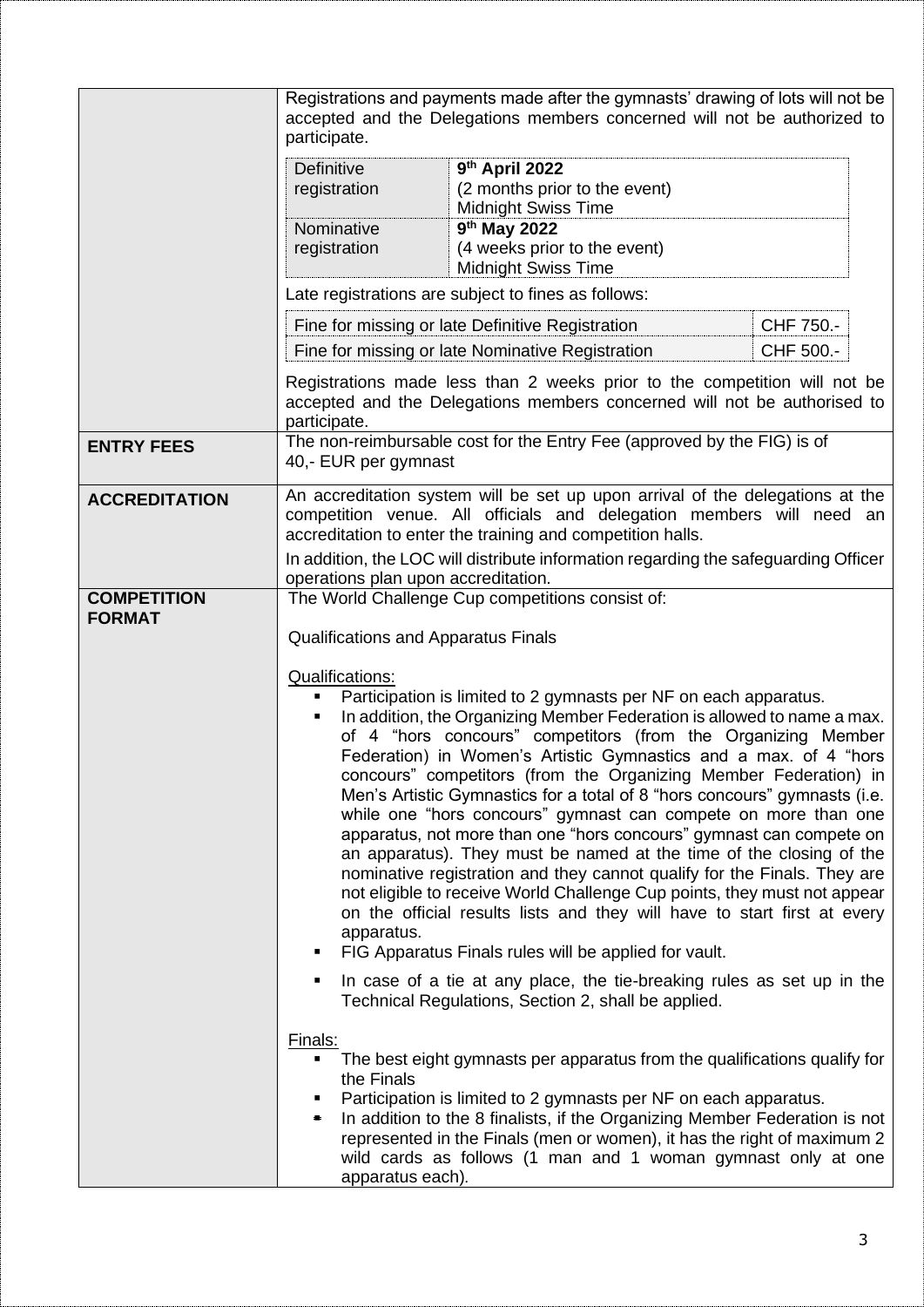| <b>DRAWING OF LOTS</b>                | These "Wild Card Gymnasts" must have participated at the respective<br>apparatus in the qualification.<br>"Wild Card Gymnasts" will receive medals and prize money.<br>FIG Apparatus Finals rules will be applied for vault.<br>In case of a tie at any place, the tie-breaking rules as set up in the<br>Technical Regulations, Section 2, shall be applied.<br>The gymnasts' drawing of lots for all FIG World Challenge Cup events will take<br>place on site, during the orientation meeting or during a separate function<br>organized for that purpose with invitation to all participating NFs.<br>At the time of the nominative registration, the apparatus on which the gymnast<br>will compete must be mentioned. Modifications can be made until accreditation.<br>Gymnast may be changed and apparatus can be added as long as 2<br>gymnasts/apparatus/NF is respected. |
|---------------------------------------|-------------------------------------------------------------------------------------------------------------------------------------------------------------------------------------------------------------------------------------------------------------------------------------------------------------------------------------------------------------------------------------------------------------------------------------------------------------------------------------------------------------------------------------------------------------------------------------------------------------------------------------------------------------------------------------------------------------------------------------------------------------------------------------------------------------------------------------------------------------------------------------|
|                                       |                                                                                                                                                                                                                                                                                                                                                                                                                                                                                                                                                                                                                                                                                                                                                                                                                                                                                     |
| <b>PROVISIONAL</b><br><b>SCHEDULE</b> | Tuesday, 7th June 2022*<br>$\triangleright$ Arrival<br>$\triangleright$ Training on demand<br>Wednesday, 8th June 2022*<br>$\triangleright$ Arrival / Official Training<br>$\triangleright$ Orientation meeting (21:00)<br>Thursday, 9th June 2022*<br>$\triangleright$ Warm up<br>$\triangleright$ Qualification I MAG and WAG (MAG 3 + WAG 2)<br>$\triangleright$ MAG judges Instruction (13:00)<br>$\triangleright$ WAG judges Instruction (13:00)<br>Friday, 10th June 2022*<br>$\triangleright$ Warm up<br>▶ Qualification II MAG and WAG (MAG 3 + WAG 2)<br>$\triangleright$ MAG judges Instruction (13:00)<br>$\triangleright$ WAG judges Instruction (13:00)                                                                                                                                                                                                                |
|                                       | Saturday, 11th June 2022*<br>$\triangleright$ Finals I (MAG 3 + WAG 2)<br>Sunday, 12th June 2022*<br>$\triangleright$ Finals II (MAG 3 + WAG 2)<br>$\triangleright$ Banquet<br>Monday, 13th June 2022*<br>$\triangleright$ Departure                                                                                                                                                                                                                                                                                                                                                                                                                                                                                                                                                                                                                                                |
|                                       |                                                                                                                                                                                                                                                                                                                                                                                                                                                                                                                                                                                                                                                                                                                                                                                                                                                                                     |
|                                       | *changes possible                                                                                                                                                                                                                                                                                                                                                                                                                                                                                                                                                                                                                                                                                                                                                                                                                                                                   |
| <b>EVENT MANAGER</b>                  | Mr. Vladimir Mađarević, Cell: + 385 91 535 44 48, email: v.madarevic@hgs.hr                                                                                                                                                                                                                                                                                                                                                                                                                                                                                                                                                                                                                                                                                                                                                                                                         |
| <b>MEDIA</b>                          | <b>HOST BROADCASTER</b>                                                                                                                                                                                                                                                                                                                                                                                                                                                                                                                                                                                                                                                                                                                                                                                                                                                             |
|                                       | HRT Hrvatska radiotelevizija, Croatian Radiotelevision                                                                                                                                                                                                                                                                                                                                                                                                                                                                                                                                                                                                                                                                                                                                                                                                                              |
|                                       | Mr. Goran Krickovic (goran.krickovic@hrt.hr)                                                                                                                                                                                                                                                                                                                                                                                                                                                                                                                                                                                                                                                                                                                                                                                                                                        |
|                                       | <b>HEAD OF PRESS CENTER</b>                                                                                                                                                                                                                                                                                                                                                                                                                                                                                                                                                                                                                                                                                                                                                                                                                                                         |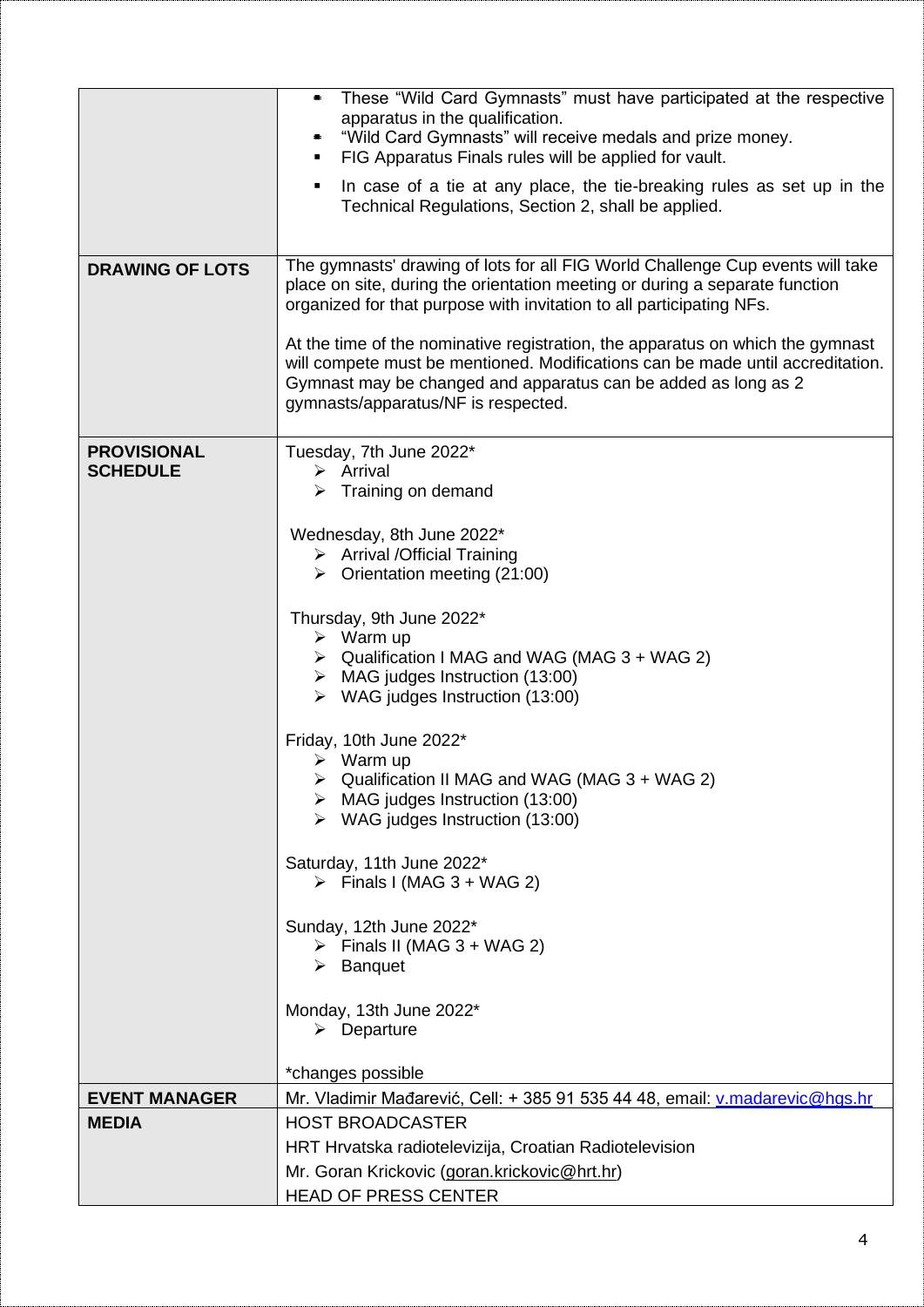|                          | Mr. Kresimir Lackovic (kresolackovic@hotmail.com)                                                                                                                                                                                                                                                                                                                                                    |  |  |
|--------------------------|------------------------------------------------------------------------------------------------------------------------------------------------------------------------------------------------------------------------------------------------------------------------------------------------------------------------------------------------------------------------------------------------------|--|--|
| <b>SOCIAL MEDIA</b>      | WEBSITE: http://www.osijekgym.com                                                                                                                                                                                                                                                                                                                                                                    |  |  |
|                          | FACEBOOK PAGE: https://www.facebook.com/OsijekGymnasticsCup                                                                                                                                                                                                                                                                                                                                          |  |  |
|                          | INSTAGRAM PAGE: https://www.instagram.com/osjeti_gimnastiku                                                                                                                                                                                                                                                                                                                                          |  |  |
| <b>MEDICAL SERVICES</b>  | Medical services (in co-operation with the organizing committee and the<br>Croatian Gymnastics Federation) and anti-doping controls will be provided by<br>the Croatian Institute of Public Health                                                                                                                                                                                                   |  |  |
| <b>COVID 19</b>          | Besides the FIG medical guidelines for the particular event, FIG also requires all<br>the participants to follow the standard precautions.                                                                                                                                                                                                                                                           |  |  |
|                          | The FIG requires all participants, judges and officials to take standard<br>precautionary measures, such as frequent hand-washing, wearing masks or<br>face coverings at all times and keeping a physical distance of at least 1.5 metres<br>whenever possible.                                                                                                                                      |  |  |
|                          | The only situation in which the safety distance does not have to be respected is<br>when a coach provides assistance (catch, lead, spotting) during an athlete's<br>performance. This phase must be kept as short as possible and the assisting<br>person is obliged to wear a mask throughout.                                                                                                      |  |  |
|                          | Gymnasts do not need to wear a mask or face covering while they are performing<br>at the training venue or on the FOP and keeping a physical distance of at least<br>1.5 metres whenever possible.                                                                                                                                                                                                   |  |  |
| <b>OFFICIAL HOSPITAL</b> | Klinički bolnički centar Osijek                                                                                                                                                                                                                                                                                                                                                                      |  |  |
|                          | address: J. Huttlera 4, Osijek                                                                                                                                                                                                                                                                                                                                                                       |  |  |
|                          | phone number: +385 31 511 511                                                                                                                                                                                                                                                                                                                                                                        |  |  |
| <b>DOPING CONTROLS</b>   | The Organizing Member Federation will provide at its own charge a minimum of<br>6 doping controls, 3 for Women and 3 for Men.                                                                                                                                                                                                                                                                        |  |  |
| <b>VISA</b>              | Please verify immediately with your travel agent or the Croatian Embassy<br>Embassy or Consulate in your country if a visa is required for your travel to<br>Republic of Croatia. The Organizing Committee will be happy to assist each<br>Delegation member with an official invitation letter, provided that the request is<br>made before 9th April 2022 to the LOC.                              |  |  |
|                          | The request must include the function, full name, gender, date of birth,<br>citizenship and passport number, passport expiry date, the arrival and departure<br>dates of the Delegation Member as well as the city the visa application support<br>letter must be sent to.                                                                                                                           |  |  |
| <b>INSURANCE</b>         | The Host Federation, the LOC and the FIG will not be held responsible for any<br>liabilities in case of accidents, illness (including COVID-19), repatriation and the<br>like.                                                                                                                                                                                                                       |  |  |
|                          | The FIG Technical Regulations foresee that all participating Federations are<br>responsible for making their own arrangements to have the necessary valid<br>insurance coverage against illness, accidents and repatriation for all the<br>members of their Delegation.                                                                                                                              |  |  |
|                          | Basic insurance (sickness, accident and repatriation) in your country of<br>residence is compulsory in order to be able to benefit from coverage by FIG<br><b>IMSSA</b><br>Please<br>subsidiary<br>insurance.<br>also<br>refer<br>to<br>https://www.gymnastics.sport/site/pages/medical-insurance.php<br>for<br>additional information regarding the FIG IMSSA insurance for Athletes and<br>Judges. |  |  |
|                          | If the note has not been sent in advance to the LOC (which is strongly<br>recommended), the LOC will verify the insurance coverage upon arrival of the<br>delegation members (e.g. cover note or photocopy of the valid policy).                                                                                                                                                                     |  |  |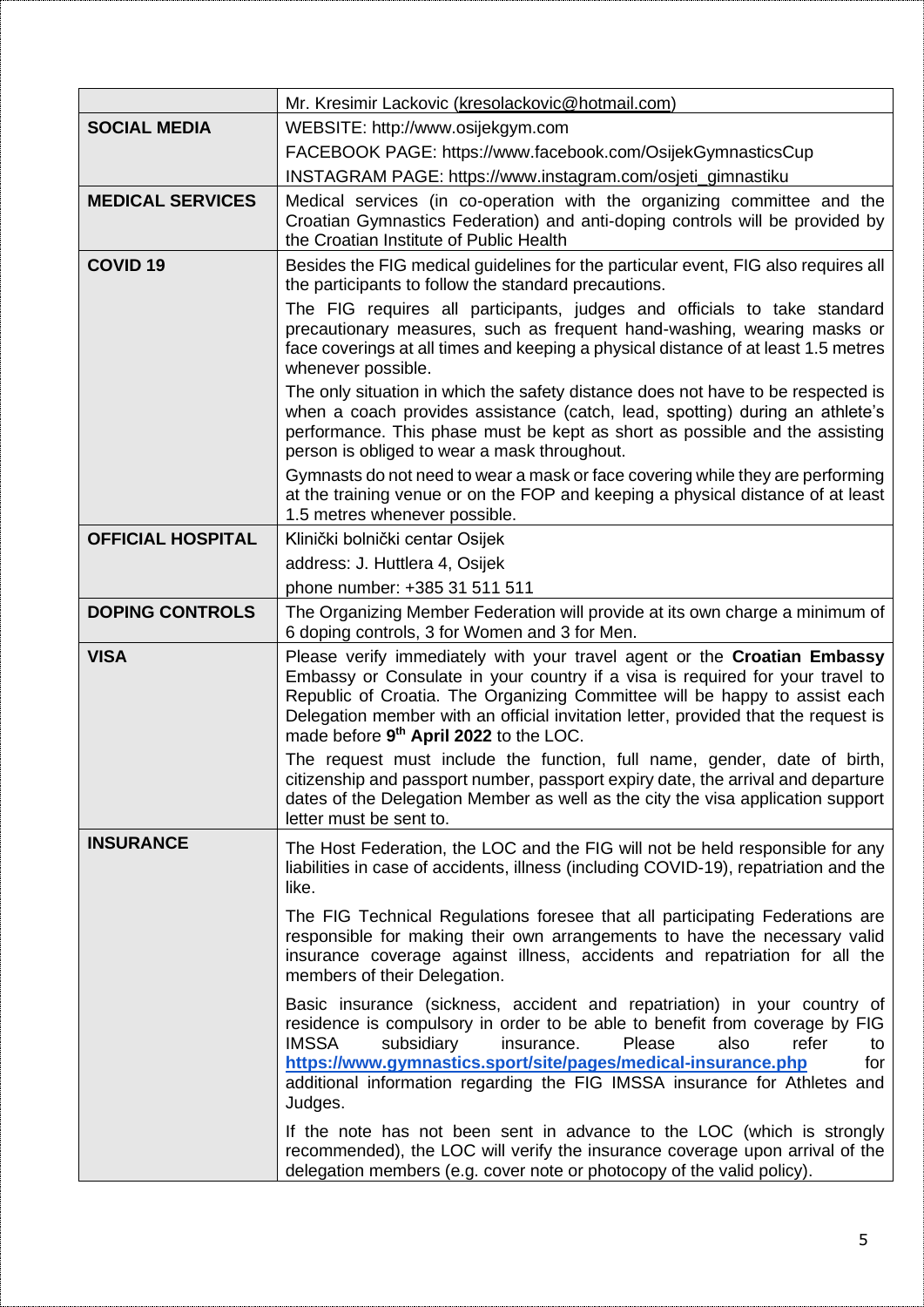|                                               | The insurance must be valid at least starting from the arrival day of the delegation<br>and must last for the delegations' entire stay                                                                                                                                                                                                                                                                                                                           |
|-----------------------------------------------|------------------------------------------------------------------------------------------------------------------------------------------------------------------------------------------------------------------------------------------------------------------------------------------------------------------------------------------------------------------------------------------------------------------------------------------------------------------|
| <b>INTERNATIONAL</b><br><b>TRANSPORTATION</b> | The invited participating federations must pay for the travel costs of their<br>delegation members.                                                                                                                                                                                                                                                                                                                                                              |
|                                               | The Travel Schedule Form must be returned to the LOC by 9th May 2022                                                                                                                                                                                                                                                                                                                                                                                             |
| <b>LOCAL</b><br><b>TRANSPORTATION</b>         | Local Transportation between Osijek and Zagreb airport, Osijek airport and<br>Osijek train and bus station to the hotels and between the hotels and the<br>competition venue will be provided by the LOC for all delegation members at no<br>extra cost to the delegations that book their accommodation through the LOC.<br>Otherwise the cost of $\epsilon$ 50 (per delegation member) for the local transportation<br>must be paid to the OC by 9th May 2022. |
| <b>ACCOMMODATION</b>                          | <b>OPTION I</b>                                                                                                                                                                                                                                                                                                                                                                                                                                                  |
|                                               | <b>COMPETITION FEE - ALL INCLUSIVE: 120,- EUR/DAY/PER PERSON</b><br>$\triangleright$ For accommodation in double room – only with partner<br>(extra charge of 20,- EUR/DAY for single room)<br>$\triangleright$ including: entry fee, local transportation, banquet, trip,<br>accomodation and meals (full board)<br>> Hotels I, II, III Category - booking: "first come - first serve"                                                                          |
|                                               | <b>OPTION II</b>                                                                                                                                                                                                                                                                                                                                                                                                                                                 |
|                                               | <b>STANDARD ACCOMODATION AND MEALS OFFER</b>                                                                                                                                                                                                                                                                                                                                                                                                                     |
|                                               | <b>Category I Hotel</b>                                                                                                                                                                                                                                                                                                                                                                                                                                          |
|                                               | The costs per person/night in Category I Hotel are as follows:                                                                                                                                                                                                                                                                                                                                                                                                   |
|                                               | EUR 135,- EUR (single room, including breakfast)                                                                                                                                                                                                                                                                                                                                                                                                                 |
|                                               | EUR 105,- EUR (double room – only with partner, including breakfast)                                                                                                                                                                                                                                                                                                                                                                                             |
|                                               | <b>Category II Hotel</b>                                                                                                                                                                                                                                                                                                                                                                                                                                         |
|                                               | The costs per person/night in Category II Hotel are as follows:                                                                                                                                                                                                                                                                                                                                                                                                  |
|                                               | EUR 115,- EUR (single room, including breakfast)                                                                                                                                                                                                                                                                                                                                                                                                                 |
|                                               | EUR 95,- EUR (double room – only with partner, including breakfast)                                                                                                                                                                                                                                                                                                                                                                                              |
|                                               | <b>Category III Hotel (low cost)</b>                                                                                                                                                                                                                                                                                                                                                                                                                             |
|                                               | The costs per person/night in Category III Hotel are as follows:                                                                                                                                                                                                                                                                                                                                                                                                 |
|                                               | EUR 80,- (triple room - only with partners, including breakfast)                                                                                                                                                                                                                                                                                                                                                                                                 |
|                                               | EUR 70,- (quad room – only with partners, including breakfast)                                                                                                                                                                                                                                                                                                                                                                                                   |
|                                               | The reservations for all hotels will be treated in order of receipt.                                                                                                                                                                                                                                                                                                                                                                                             |
|                                               | Accommodation costs include for all hotels: - Accommodation in single/double<br>room - Breakfast - City tax - Banquet -transport from/to the Airport/Railway<br>station to the hotel -transport from /to the hotel to the competition/training<br>venue.                                                                                                                                                                                                         |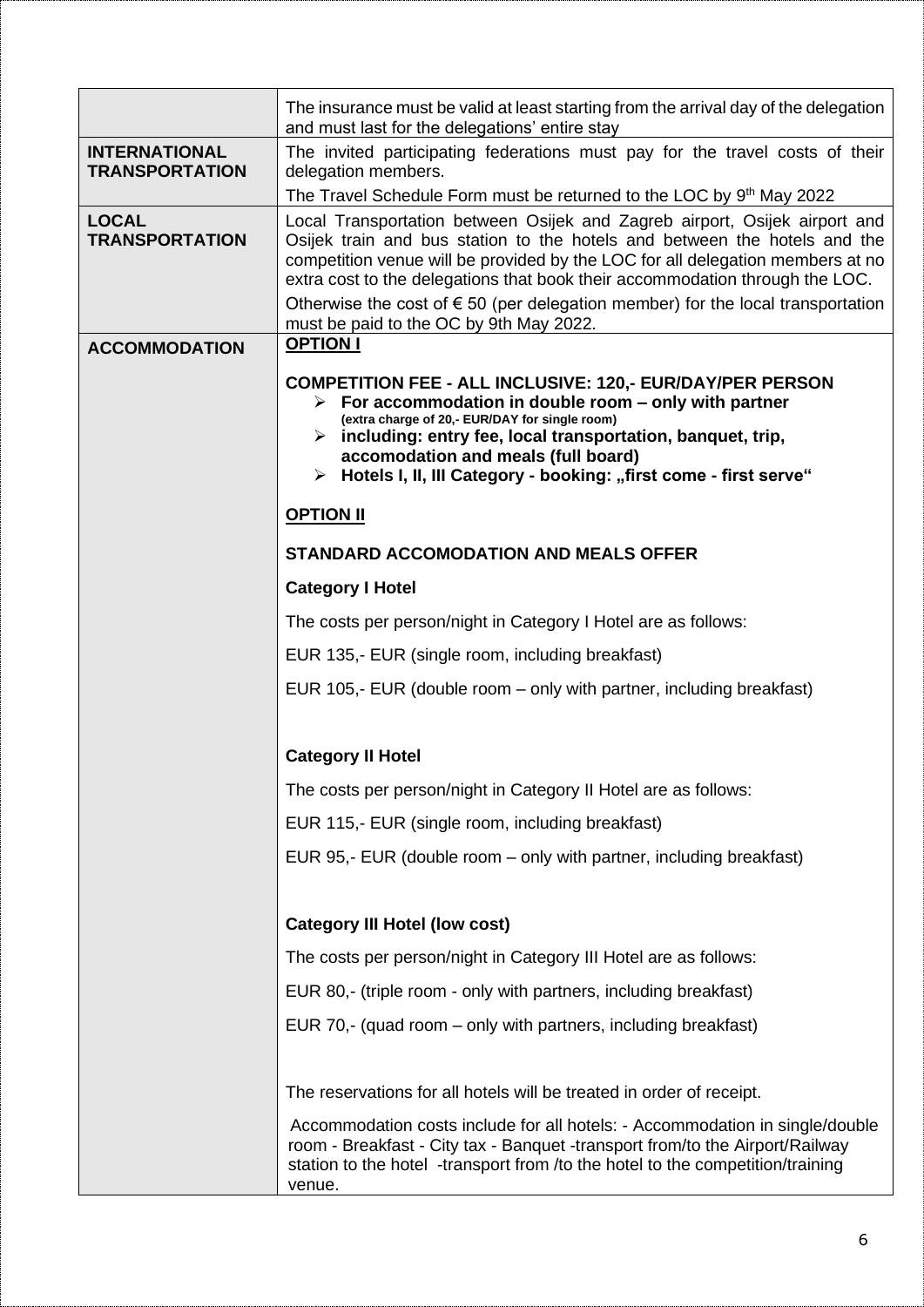|                                         | The prices charged for the hotel rooms will not exceed the usual hotel rates.<br>While the Accommodation Form must be returned to the OC by 9th April 2022<br>at the very latest, the Hotel rooms will be allocated on a "first come, first serve"<br>basis.                                                                                                                                                                                                    |
|-----------------------------------------|-----------------------------------------------------------------------------------------------------------------------------------------------------------------------------------------------------------------------------------------------------------------------------------------------------------------------------------------------------------------------------------------------------------------------------------------------------------------|
|                                         | The invited participating federations must pay for the accommodation<br>expenses of their delegation members (see exception herein below).                                                                                                                                                                                                                                                                                                                      |
|                                         | The costs for the accommodations must be paid to the OC as follows: at the<br>time of the Definitive entry - 9th April 2022 (2 months prior to the event) 50%<br>of the Accommodation costs must be paid to the OC. Entries without the<br>payment of the 50% of the Accommodation costs will be considered as invalid<br>and will be refused. The remaining 50% of the Accommodation costs must be<br>paid at the time of the Nominative entry - 9th May 2022. |
|                                         | In case of room cancellations until 9th April 2022, the OC will refund the<br>complete amount of annulled rooms. In case of room cancellations until 9th<br>May 2022. OC will refund 50 % of the amount of annulled rooms. In case of<br>room cancellations after 9th May 2022. no claims of refunds will be accepted.                                                                                                                                          |
| <b>MEALS</b>                            | $HOTEL I - II - III$                                                                                                                                                                                                                                                                                                                                                                                                                                            |
|                                         | The cost for meals are as follows:                                                                                                                                                                                                                                                                                                                                                                                                                              |
|                                         | <b>Category I Hotel</b>                                                                                                                                                                                                                                                                                                                                                                                                                                         |
|                                         | Lunch 25,- EUR                                                                                                                                                                                                                                                                                                                                                                                                                                                  |
|                                         | Dinner 25,- EUR                                                                                                                                                                                                                                                                                                                                                                                                                                                 |
|                                         | <b>Category II Hotel</b>                                                                                                                                                                                                                                                                                                                                                                                                                                        |
|                                         | Lunch 20,- EUR                                                                                                                                                                                                                                                                                                                                                                                                                                                  |
|                                         | Dinner 20,- EUR                                                                                                                                                                                                                                                                                                                                                                                                                                                 |
|                                         |                                                                                                                                                                                                                                                                                                                                                                                                                                                                 |
|                                         | <b>Category III Hotel (low cost)</b>                                                                                                                                                                                                                                                                                                                                                                                                                            |
|                                         | Lunch 15,- EUR<br>Dinner 15,- EUR                                                                                                                                                                                                                                                                                                                                                                                                                               |
|                                         |                                                                                                                                                                                                                                                                                                                                                                                                                                                                 |
|                                         | The invited participating federations must pay for the meals expenses of their<br>delegation members (see exception herein below).                                                                                                                                                                                                                                                                                                                              |
|                                         | While the Meals Form must be returned to the LOC by 9th May 2022 at the<br>very latest, the costs for the meals must be paid to the LOC by 9th May 2022.                                                                                                                                                                                                                                                                                                        |
|                                         | Meal tickets can be also bought on accreditation upon arrival.                                                                                                                                                                                                                                                                                                                                                                                                  |
| <b>FINAL BANQUET</b>                    | The Final Banquet is included in all Packages for all delegation members who                                                                                                                                                                                                                                                                                                                                                                                    |
|                                         | booked their accommodation through the LOC.                                                                                                                                                                                                                                                                                                                                                                                                                     |
|                                         | The tickets for the Final Banquet will be at $\epsilon$ 50 for delegations who have                                                                                                                                                                                                                                                                                                                                                                             |
|                                         | not booked through the LOC and must be paid to the LOC by 9th May 2022.                                                                                                                                                                                                                                                                                                                                                                                         |
| <b>FIG TECHNICAL</b>                    |                                                                                                                                                                                                                                                                                                                                                                                                                                                                 |
| <b>DELEGATE AND</b><br><b>EC MEMBER</b> | The FIG Technical Delegates will be designated by the FIG.                                                                                                                                                                                                                                                                                                                                                                                                      |
|                                         | The FIG Technical Delegates will serve as Presidents of the Superior Jury.                                                                                                                                                                                                                                                                                                                                                                                      |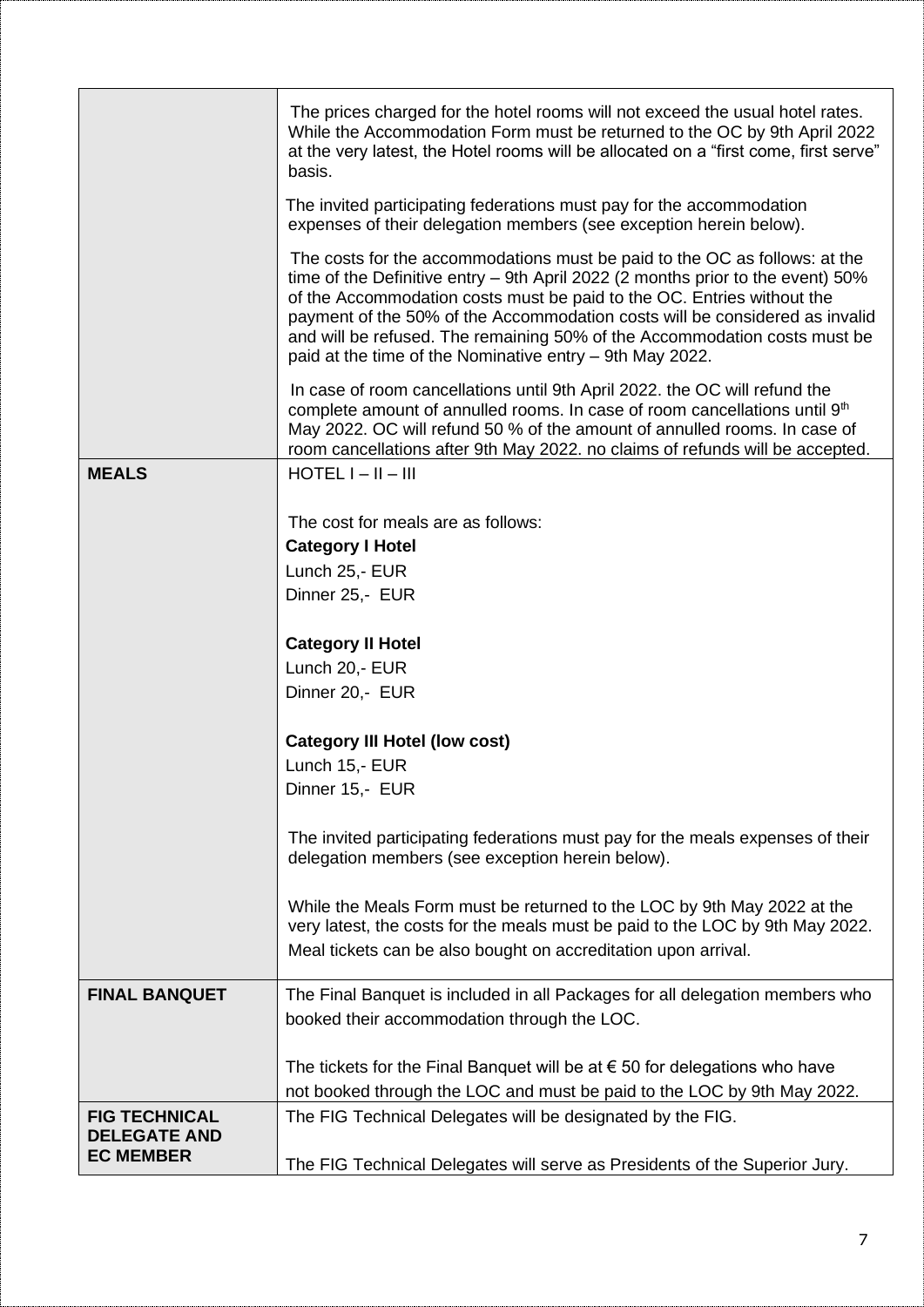| <b>JUDGES AND</b><br><b>PANELS</b>    | Each Judge's panel will be composed as follows:                                                                                                                                                                                                                                                                                                                                                                                                                                                                                                                                                                                                                                                                                                                                                                                                                                                                                                                                                                             |                |                   |  |
|---------------------------------------|-----------------------------------------------------------------------------------------------------------------------------------------------------------------------------------------------------------------------------------------------------------------------------------------------------------------------------------------------------------------------------------------------------------------------------------------------------------------------------------------------------------------------------------------------------------------------------------------------------------------------------------------------------------------------------------------------------------------------------------------------------------------------------------------------------------------------------------------------------------------------------------------------------------------------------------------------------------------------------------------------------------------------------|----------------|-------------------|--|
|                                       | • 2 D judges (min cat. 2)                                                                                                                                                                                                                                                                                                                                                                                                                                                                                                                                                                                                                                                                                                                                                                                                                                                                                                                                                                                                   |                |                   |  |
|                                       | • Minimum 4 E judges (min cat. 3)                                                                                                                                                                                                                                                                                                                                                                                                                                                                                                                                                                                                                                                                                                                                                                                                                                                                                                                                                                                           |                |                   |  |
|                                       | The number of judges' panels will be decided by the organizing member<br>federation depending on the number of participating competitors and judges. Not<br>more than one judge per Federation per panel will be permitted (except for time<br>and line judges).<br>The judges' panels are set up by a draw from the judges present at the event.<br>The draw must be directed by the MAG and WAG Technical Delegates. The<br>participating member federations must send minimum one qualified judge for<br>MAG if they participate with male gymnasts and one qualified WAG judge if they<br>participate with female gymnasts.                                                                                                                                                                                                                                                                                                                                                                                             |                |                   |  |
|                                       | The Organizing Member Federation will apply a fine of CHF 2'000 per missing<br>judge (to be paid to the LOC) should a federation fail to bring the required number<br>of judges. This fine must be paid to the LOC by 01st June 2022.                                                                                                                                                                                                                                                                                                                                                                                                                                                                                                                                                                                                                                                                                                                                                                                       |                |                   |  |
|                                       | The Organizing Member Federation is responsible that there are enough FIG<br>brevetted judges present with the appropriate valid category of brevet for their<br>function. Should there not be sufficient judges as per the on-line nominative<br>registration, the Organizing Member Federation must propose to the FIG for<br>approval the name of neutral additional judges to complete the panels (plus 2)<br>reserves, 1 for MAG and 1 for WAG). These judges, once approved, have to be<br>invited at the cost of the Organizing Member Federation. Such invitation must be<br>made through the respective Member Federation. Should the Organizing<br>Member Federation fail to propose names for additional judges, the FIG Office<br>in consultation with the TC Presidents concerned will invite these judges at the<br>cost (in terms of international and local travel, accommodation and meals) of the<br>Organizing Member Federation. For additional judge's requirements see the<br>Specific Judges' Rules. |                |                   |  |
| <b>VIDEO CONTROL</b><br><b>SYSTEM</b> | Should IRCOS not be available, the Organizing Member Federation will provide<br>another video control system which allows to treat inquiries and records all<br>exercises of the competition in a quality which allows to judge the exercises.                                                                                                                                                                                                                                                                                                                                                                                                                                                                                                                                                                                                                                                                                                                                                                              |                |                   |  |
| <b>PRIZE MONEY</b>                    | The organising member federation must pay the minimum Prize Money of a<br>total of CHF 28'000.- for each World Challenge Cup event as follows, per<br>apparatus:<br>The Prize Money, free of any deductible taxes, will be distributed in EUR as<br>follows:                                                                                                                                                                                                                                                                                                                                                                                                                                                                                                                                                                                                                                                                                                                                                                |                |                   |  |
|                                       |                                                                                                                                                                                                                                                                                                                                                                                                                                                                                                                                                                                                                                                                                                                                                                                                                                                                                                                                                                                                                             | Ranking        | <b>Amount CHF</b> |  |
|                                       |                                                                                                                                                                                                                                                                                                                                                                                                                                                                                                                                                                                                                                                                                                                                                                                                                                                                                                                                                                                                                             | 1              | 800               |  |
|                                       |                                                                                                                                                                                                                                                                                                                                                                                                                                                                                                                                                                                                                                                                                                                                                                                                                                                                                                                                                                                                                             | $\overline{2}$ | 600               |  |
|                                       |                                                                                                                                                                                                                                                                                                                                                                                                                                                                                                                                                                                                                                                                                                                                                                                                                                                                                                                                                                                                                             | 3              | 400               |  |
|                                       |                                                                                                                                                                                                                                                                                                                                                                                                                                                                                                                                                                                                                                                                                                                                                                                                                                                                                                                                                                                                                             | 4              | 300               |  |
|                                       |                                                                                                                                                                                                                                                                                                                                                                                                                                                                                                                                                                                                                                                                                                                                                                                                                                                                                                                                                                                                                             | 5              | 250               |  |
|                                       |                                                                                                                                                                                                                                                                                                                                                                                                                                                                                                                                                                                                                                                                                                                                                                                                                                                                                                                                                                                                                             | 6              | 200               |  |
|                                       |                                                                                                                                                                                                                                                                                                                                                                                                                                                                                                                                                                                                                                                                                                                                                                                                                                                                                                                                                                                                                             | $\overline{7}$ | 150               |  |
|                                       |                                                                                                                                                                                                                                                                                                                                                                                                                                                                                                                                                                                                                                                                                                                                                                                                                                                                                                                                                                                                                             | 8              | 100               |  |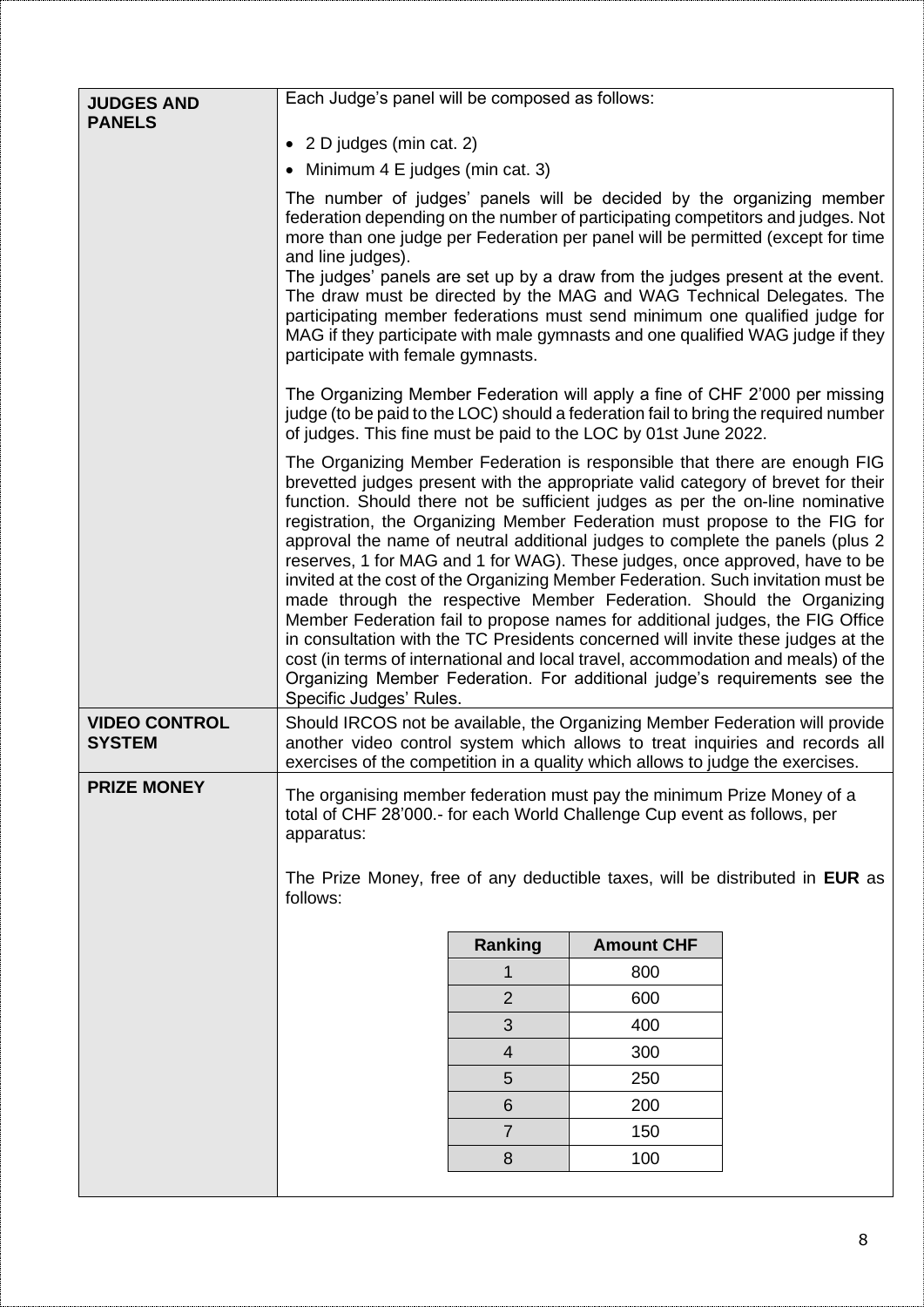|                                                                         |                                                                                                                                                                                                                                                                                                                                                                                                      | are less than 4 participating federation per apparatus.<br>be added and divided by the number of ties | No prize money, medals and World Challenge Cup points will be given, if there<br>If after application of the tie-breaking rules as set up in the Technical<br>Regulations, Section 2, there is still a tie, the prize money of the tied ranks will |  |
|-------------------------------------------------------------------------|------------------------------------------------------------------------------------------------------------------------------------------------------------------------------------------------------------------------------------------------------------------------------------------------------------------------------------------------------------------------------------------------------|-------------------------------------------------------------------------------------------------------|----------------------------------------------------------------------------------------------------------------------------------------------------------------------------------------------------------------------------------------------------|--|
| <b>ASSIGNMENT OF</b><br><b>POINTS FOR THE</b><br><b>WORLD CHALLENGE</b> | At the end of each competition, World Challenge Cup points are assigned on<br>each apparatus to the competitors by name as follow:                                                                                                                                                                                                                                                                   |                                                                                                       |                                                                                                                                                                                                                                                    |  |
| <b>CUP SERIE</b>                                                        |                                                                                                                                                                                                                                                                                                                                                                                                      | Rank                                                                                                  | <b>World Challenge Cup</b><br><b>Points</b>                                                                                                                                                                                                        |  |
|                                                                         |                                                                                                                                                                                                                                                                                                                                                                                                      | 1                                                                                                     | 30                                                                                                                                                                                                                                                 |  |
|                                                                         |                                                                                                                                                                                                                                                                                                                                                                                                      | $\overline{2}$                                                                                        | 25                                                                                                                                                                                                                                                 |  |
|                                                                         |                                                                                                                                                                                                                                                                                                                                                                                                      | 3                                                                                                     | 20                                                                                                                                                                                                                                                 |  |
|                                                                         |                                                                                                                                                                                                                                                                                                                                                                                                      | $\overline{4}$                                                                                        | 18                                                                                                                                                                                                                                                 |  |
|                                                                         |                                                                                                                                                                                                                                                                                                                                                                                                      | 5                                                                                                     | 16                                                                                                                                                                                                                                                 |  |
|                                                                         |                                                                                                                                                                                                                                                                                                                                                                                                      | 6                                                                                                     | 14                                                                                                                                                                                                                                                 |  |
|                                                                         |                                                                                                                                                                                                                                                                                                                                                                                                      | 7                                                                                                     | 12                                                                                                                                                                                                                                                 |  |
|                                                                         |                                                                                                                                                                                                                                                                                                                                                                                                      | 8                                                                                                     | 10                                                                                                                                                                                                                                                 |  |
|                                                                         |                                                                                                                                                                                                                                                                                                                                                                                                      | 9                                                                                                     | 8                                                                                                                                                                                                                                                  |  |
|                                                                         |                                                                                                                                                                                                                                                                                                                                                                                                      | 10                                                                                                    | 7                                                                                                                                                                                                                                                  |  |
|                                                                         |                                                                                                                                                                                                                                                                                                                                                                                                      | 11                                                                                                    | 6                                                                                                                                                                                                                                                  |  |
|                                                                         |                                                                                                                                                                                                                                                                                                                                                                                                      | 12                                                                                                    | 5                                                                                                                                                                                                                                                  |  |
|                                                                         | In case of a tie at any rank, the number of points of the equal ranks are added<br>and divided by the number of ties.<br>In case that less than four federations participating per apparatus, no World<br>Challenge Cup points will be given.<br>Based on the World Challenge Cup points assigned, separate men's and<br>women's World Challenge Cup Ranking Lists are established on each apparatus |                                                                                                       |                                                                                                                                                                                                                                                    |  |
|                                                                         | as follow:                                                                                                                                                                                                                                                                                                                                                                                           |                                                                                                       | <b>World Challenge Cup Ranking Lists</b>                                                                                                                                                                                                           |  |
|                                                                         |                                                                                                                                                                                                                                                                                                                                                                                                      | <b>MAG</b>                                                                                            | <b>WAG</b>                                                                                                                                                                                                                                         |  |
|                                                                         |                                                                                                                                                                                                                                                                                                                                                                                                      | <b>Floor Exercise</b>                                                                                 | Vault                                                                                                                                                                                                                                              |  |
|                                                                         |                                                                                                                                                                                                                                                                                                                                                                                                      | <b>Pommel Horse</b>                                                                                   | <b>Uneven Bars</b>                                                                                                                                                                                                                                 |  |
|                                                                         |                                                                                                                                                                                                                                                                                                                                                                                                      | <b>Still Rings</b>                                                                                    | <b>Balance Beam</b>                                                                                                                                                                                                                                |  |
|                                                                         |                                                                                                                                                                                                                                                                                                                                                                                                      | Vault                                                                                                 | <b>Floor Exercise</b>                                                                                                                                                                                                                              |  |
|                                                                         |                                                                                                                                                                                                                                                                                                                                                                                                      | <b>Parallel Bars</b>                                                                                  |                                                                                                                                                                                                                                                    |  |
|                                                                         |                                                                                                                                                                                                                                                                                                                                                                                                      | <b>Horizontal Bar</b>                                                                                 |                                                                                                                                                                                                                                                    |  |
|                                                                         |                                                                                                                                                                                                                                                                                                                                                                                                      |                                                                                                       | These Ranking Lists are established after the first World Challenge Cup event<br>of the year and end with the last World Challenge Cup event of the year.                                                                                          |  |
| <b>WINNER OF THE</b>                                                    |                                                                                                                                                                                                                                                                                                                                                                                                      |                                                                                                       | The winner of the annual World Challenge Cup Series is the gymnast with the                                                                                                                                                                        |  |
| <b>ANNUAL WORLD</b>                                                     | highest number of points on the respective apparatus after the last event of the                                                                                                                                                                                                                                                                                                                     |                                                                                                       |                                                                                                                                                                                                                                                    |  |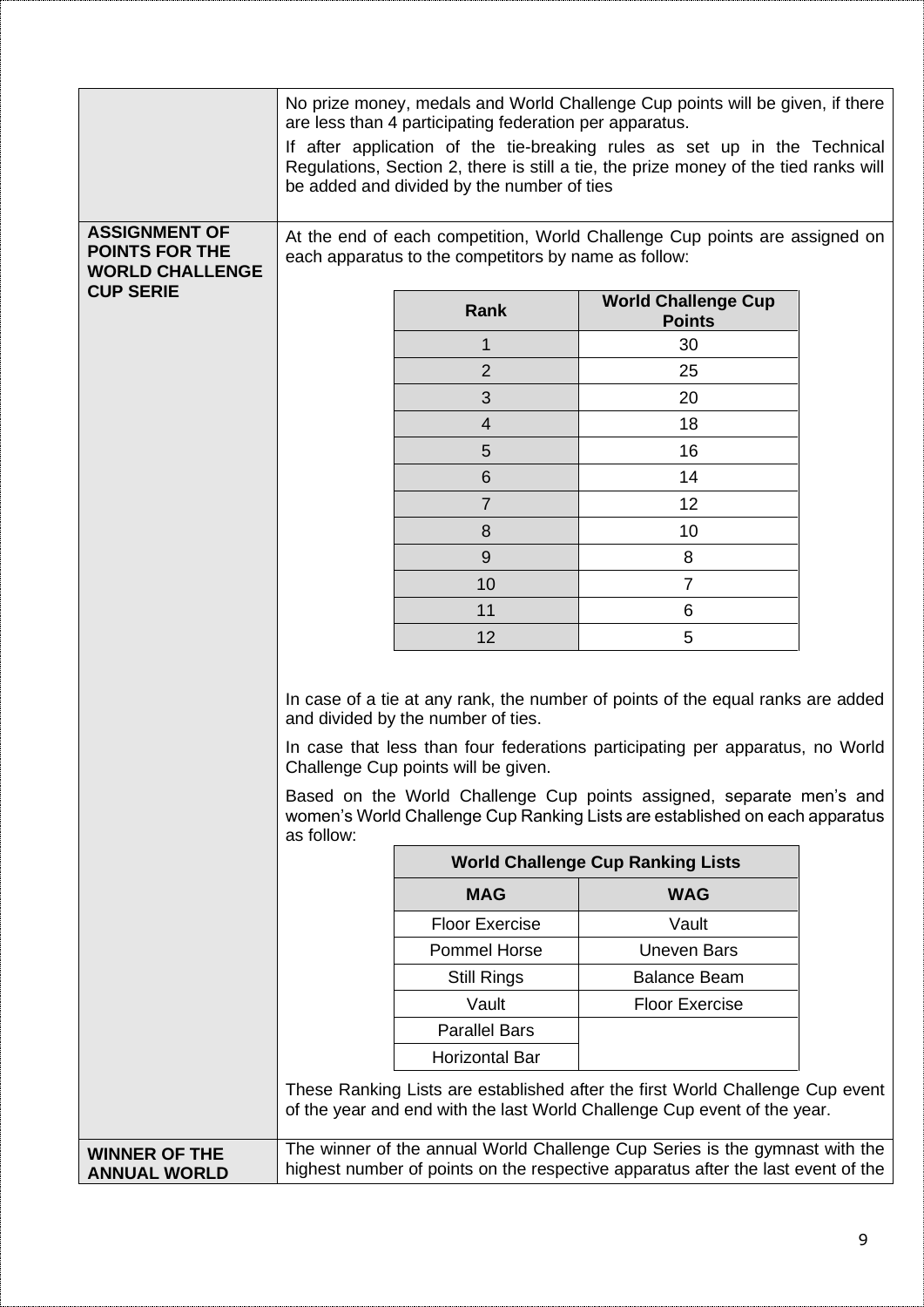| <b>CHALLENGE CUP</b><br><b>SERIES</b>     | year, taking into consideration the best results (maximum 3), regardless of the<br>number of competitions the athletes participated in.                                                                                                                                                                                                                                                                                                                                                                                                                                                                                                        |
|-------------------------------------------|------------------------------------------------------------------------------------------------------------------------------------------------------------------------------------------------------------------------------------------------------------------------------------------------------------------------------------------------------------------------------------------------------------------------------------------------------------------------------------------------------------------------------------------------------------------------------------------------------------------------------------------------|
|                                           | Should there be a tie after the last competition, it will be broken as follows:                                                                                                                                                                                                                                                                                                                                                                                                                                                                                                                                                                |
|                                           | a. The ranks of the max. three (3) counting exercises will be added and the<br>gymnast with the lowest total prevails.                                                                                                                                                                                                                                                                                                                                                                                                                                                                                                                         |
|                                           | Note: in case of a tie in the ranks to determine the three counting<br>exercises, the exercises with the highest final scores will prevail.                                                                                                                                                                                                                                                                                                                                                                                                                                                                                                    |
|                                           | b. If the tie remains, the final scores of the max. three (3) counting exercises<br>will be averaged and the gymnast with the highest average prevails.                                                                                                                                                                                                                                                                                                                                                                                                                                                                                        |
|                                           | c. If the tie remains, the total E-scores of the max. three (3) counting<br>exercises (max. six (6) scores for Vault) will be averaged and the<br>gymnast with the highest average prevails.                                                                                                                                                                                                                                                                                                                                                                                                                                                   |
|                                           | d. If the tie remains, the total D-scores of the max. three (3) counting<br>exercises (max. six (6) scores for Vault) will be averaged and the<br>gymnast with the highest average prevails.                                                                                                                                                                                                                                                                                                                                                                                                                                                   |
|                                           | A special award ceremony must be held at the last World Challenge Cup<br>Competition of the year in which the World Challenge Cup series winners shall<br>receive a Cup.                                                                                                                                                                                                                                                                                                                                                                                                                                                                       |
| <b>BANK ACCOUNT</b><br><b>INFORMATION</b> | Each participating member Federation is kindly requested to integrate the<br>payment's purpose as follows:                                                                                                                                                                                                                                                                                                                                                                                                                                                                                                                                     |
|                                           | Organising Committee, GD Osijek-Zito<br>Bank Name: Privredna banka Zagreb D.D., 10000 Zagreb, Račkog 6, Croatia<br>IBAN: HR47 2340 0091 1104 3210 3<br><b>SWIFT: PBZGHR2X</b><br>Each participating member Federation is kindly requested to integrate the<br>payment's purpose as follows: CC Osijek_2022_your federation.                                                                                                                                                                                                                                                                                                                    |
|                                           | The participating federation is responsible for covering all bank fees in<br>connection with the bank transfers.                                                                                                                                                                                                                                                                                                                                                                                                                                                                                                                               |
| <b>MARKETING</b>                          | FIG advertising and publicity norms must be respected                                                                                                                                                                                                                                                                                                                                                                                                                                                                                                                                                                                          |
| <b>TELEVISION</b>                         | For the World Challenge Cup competitions television coverage is compulsory.                                                                                                                                                                                                                                                                                                                                                                                                                                                                                                                                                                    |
|                                           | The Organizing Member Federation must guarantee the production of a basic<br>feed (international signal). Please refer to Reg 12.3 of Rules for the FIG World<br>Challenge Cup Series 2022, 2023, 2024 in Artistic Gymnastics for additional<br>information.                                                                                                                                                                                                                                                                                                                                                                                   |
|                                           | HRT Hrvatska radiotelevizija, Croatian Radiotelevision<br>Prisavlje 3, 10000 Zagreb, Croatia<br>Mr. Goran Krickovic (goran.krickovic@hrt.hr)                                                                                                                                                                                                                                                                                                                                                                                                                                                                                                   |
| <b>SAFEGUARDING</b>                       | From the official date of arrival until the official day of departure of the event,<br>participants (gymnasts, coaches, judges and any other delegation members)<br>have the opportunity to contact by phone or e-mail the LOC Safeguarding Officer<br>in case of harassment or abuse of any type or if they are worried or do not feel<br>comfortable.<br>The information regarding the LOC Safeguarding Officer will be communicated<br>upon arrival of the delegations.<br>In addition, posters of the "10 Golden Rules of Gymnastics" – the FIG campaign<br>to raise awareness about youth protection in Gymnastics - will be displayed in |
|                                           | several locations, including training and warm-up halls and public zones.                                                                                                                                                                                                                                                                                                                                                                                                                                                                                                                                                                      |